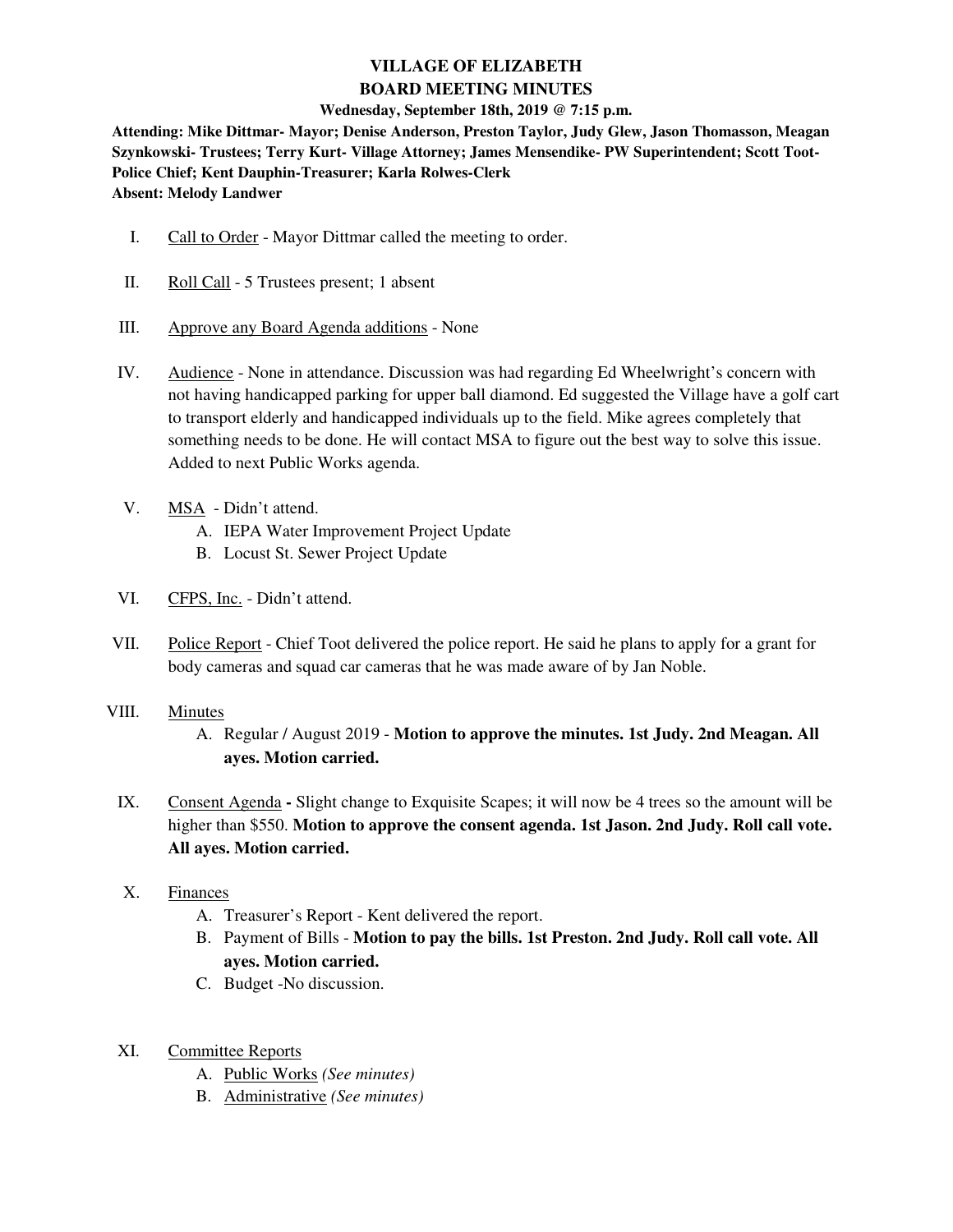- C. Economic Development
- XII. Attorney Comments
	- A. Update on second attempt to contract IDOT regarding Hwy 20 maintenance and repairs contract - A response from IDOT was received. It states they disagree with letting us out of the maintenance agreement. Terry to set up a meeting with IDOT to discuss this further because it unreasonable and unrealistic to expect our Village to maintain the highway on our budget. Mike said to reach out to East DBQ and other communities that have this same maintenance agreement.
	- B. Discussion and possible action on Ordinance for keeping chickens **Motion to approve the ordinance. 1st Preston. 2nd Meagan. Roll call vote. All ayes. Motion carried.**

## XIII. Old Business *(Other than Committee Mtg Minutes/Consent Agenda)*

A. Solar updates - This is on the Admin agenda for next month to review and make a recommendation on the updated proposals.

### XIV. New Business *(Other than Committee Mtg Minutes/Consent Agenda)*

- A. Discussion and possible action on purchasing four 6 ft picnic tables from Vincent's @ \$515 each for Terrapin Park pavilion - **Motion to purchase 4 picnic tables and pay for this out of parks budget. 1st Jason. 2nd Meagan. Roll call vote. All ayes. Motion carried.**
- B. Discussion and possible action on closing the Farmer's Market checking account at the end of this market season if they don't have it in Terrapin Park - **Motion to close the Farmer's Market checking account at the end of the market season (October). 1st Denise. 2nd Judy. All ayes. Motion carried.**
- C. Discussion and possible action on upgrading or replacing the Village camera system and decide what fund to use to pay for this - **Motion to approve the purchase of the full camera system replacement for \$3,932.82 and use building fund. 1st Judy. 2nd Denise. Roll call vote. All ayes. Motion carried.**

## XV. Mayor's Comments

- A. October board meeting will be TUESDAY 10/15 @ 7:15
- B. Prior to the October board meeting there will be an annexation hearing for the Jo Carroll sub-station and Dale Roberts strip of land contiguous to Ketelsen's property
- C. Received \$75 scholarship from NIMCA for Karla's June Clerk's conference
- XVI. Correspondence
	- A. Invitation to attend the Riverview Center Open House at their new location in Galena on 9/23 from 3-6 pm - Preston will attend on the Village's behalf.
	- B. Mike informed the board that he reached out to Robert Knoup about TIF subdivisions. Robert will be coming to the Admin meeting on 10/2 to discuss this.
- XVII. Executive Session Property **Motion to go into Executive Session. 1st Preston. 2nd Judy. All ayes. Motion carried.**